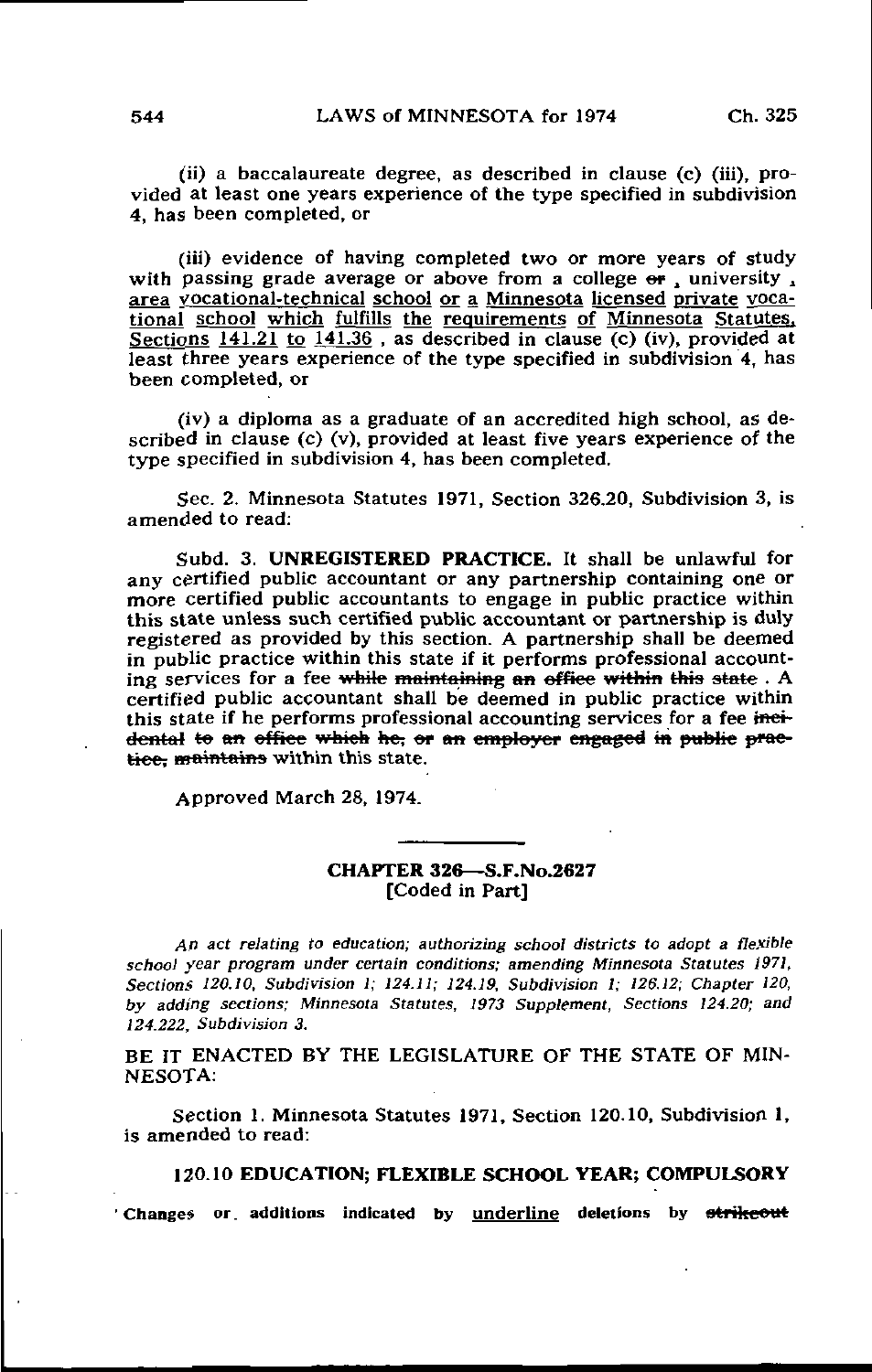ATTENDANCE. Subdivision 1. AGES AND TERM. Every child between seven and 16 years of age shall attend a public school, or a private school, for a period of not less than nine months-minimum term. as defined by the state board, during any school year. No child shall be required to attend a public school more than ten months-a maximum term, as defined by the state board, during any school year.

Sec. 2. Minnesota Statutes 1971, Chapter 120, is amended by adding a section to read:

[120.59] FLEXIBLE SCHOOL YEAR PROGRAMS; PURPOSE. The purpose of Minnesota Statutes. Sections 120.59 to 120.67 is to authorize school districts to evaluate, plan and employ the use of flexible school year programs. It is anticipated that the open selection of the type of flexible school year operation from a variety of alternatives will allow each district which seeks to utilize this concept to suitably fulfill the educational needs of its pupils. These alternatives shall include but not be limited to various 45-15 plans, four-quarter plans, quinmester plans, extended gchool year plans, flexible all-year plans, and four-day week plans,

Sec. 3. Minnesota Statutes 1971, Chapter 120, is amended by adding a section to read:

[120.60] DEFINITION. "Flexible school year program" means any school district plan approved by the state board of education which utilizes school buildings and facilities during the entire year and/or which provides forms of optional scheduling of pupils and school personnel during the school year in elementary and secondary schools or residential facilities for handicapped children.

Sec. 4. Minnesota Statutes 1971, Chapter 120, is amended by adding a section to read:

[120.61] ESTABLISHMENT OF PROGRAM. The school board of any district, with the approval of the state board of education, may establish and operate a flexible school year program in one or more of the schools or residential facilities for handicapped children within the district.

Sec. 5. Minnesota Statutes 1971, Chapter 120, is amended by adding a section to read:

[120.62] DIVISION OF CHILDREN INTO GROUPS. The school board of any district operating a flexible school year program in one or more of the schools within the district shall divide the students of each selected school into as many groups as necessary to accommodate this program. Students of the same family shall be placed in the same group unless one or more of these students is enrolled in a special education class or unless the parent or guardian of these students requests that the students be placed in different groups. No school board shall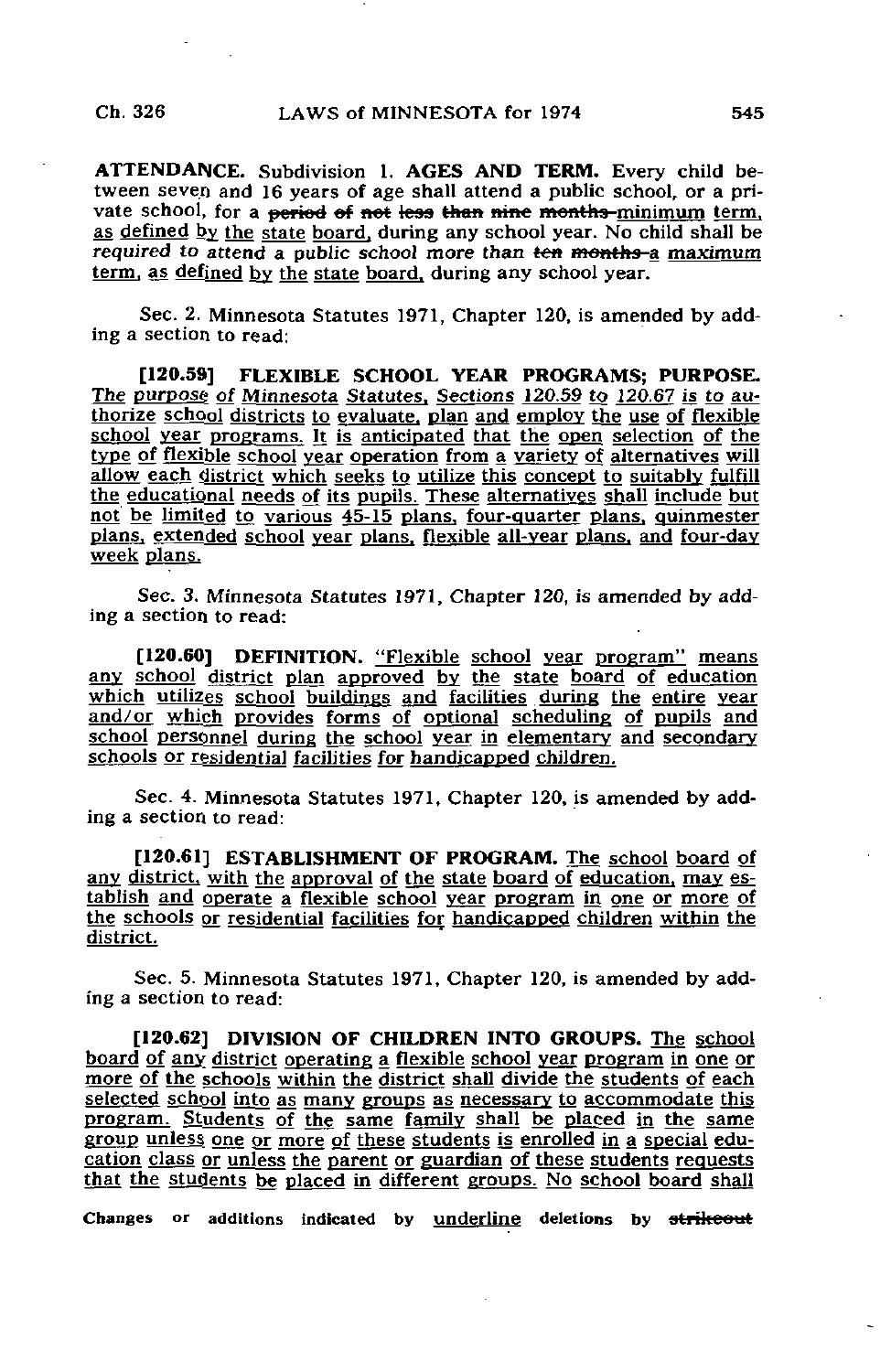discriminate on the basis of race, color, creed, religion, marital status, status with regard to public assistance, sex, or national origin when assigning pupils to attendance groups pursuant to this section.

Sec. 6. Minnesota Statutes 1971, Chapter 120, is amended by adding a section to read:

[120.63] HEARING. Prior to implementing a flexible school year program in any school of the district, the school board shall negotiate with the teachers, principals, assistant principals, supervisory personnel and employees of the school to the extent required by the public employment labor relations act, and shall consult with the parents of pupils who would be affected by the change, and with the community at targe. These procedures shall include at least three informational meetings for which the board has given published notice to the teachers and employees and to the parents of pupils affected.

Sec. 7. Minnesota Statutes 1971, Chapter 120, is amended by adding a section to read:

[120.64] ASSIGNMENT OF TEACHERS. Subdivision 1. In school districts where a flexible school year program is implemented in fewer than all of the schools maintained by the school district, the board of the school district shall make every reasonable effort to assign qualified teachers who prefer the regular school schedule to schools of the same level retaining the regular school schedule.

Subd. 2. A full-time classroom teacher currently employed by a school district which converts to a flexible school year program shall not, without his written consent, be required to teach under this program (1) more or less than the number of scheduled days or their equivalent the schools of the district were maintained during the year preceding implementation of the flexible school year program: (2) in a period of the calendar year substantially different from the period in which he taught during the year preceding implementation of the flexible year program.

Subd. 3. In no event shall a teacher's continuing contract rights to a position held the year preceding implementation of a flexible school year program or teaching experience earned during a probationary period the year preceding implementation be lost or impaired upon adoption of a flexible school year program. If the year of teaching preceding implementation was the end of a probationary period, the continuing contract right to a full year's contract which normally would be acquired for the next succeeding school year shall be acquired in the year of adoption of the flexible program.

Subd. 4. Any school district operating a flexible school year program shall enter into one contract governing the entire school year with each teacher employed in a flexible program. If individual teachers contract to teach less than a period of 175 days during a school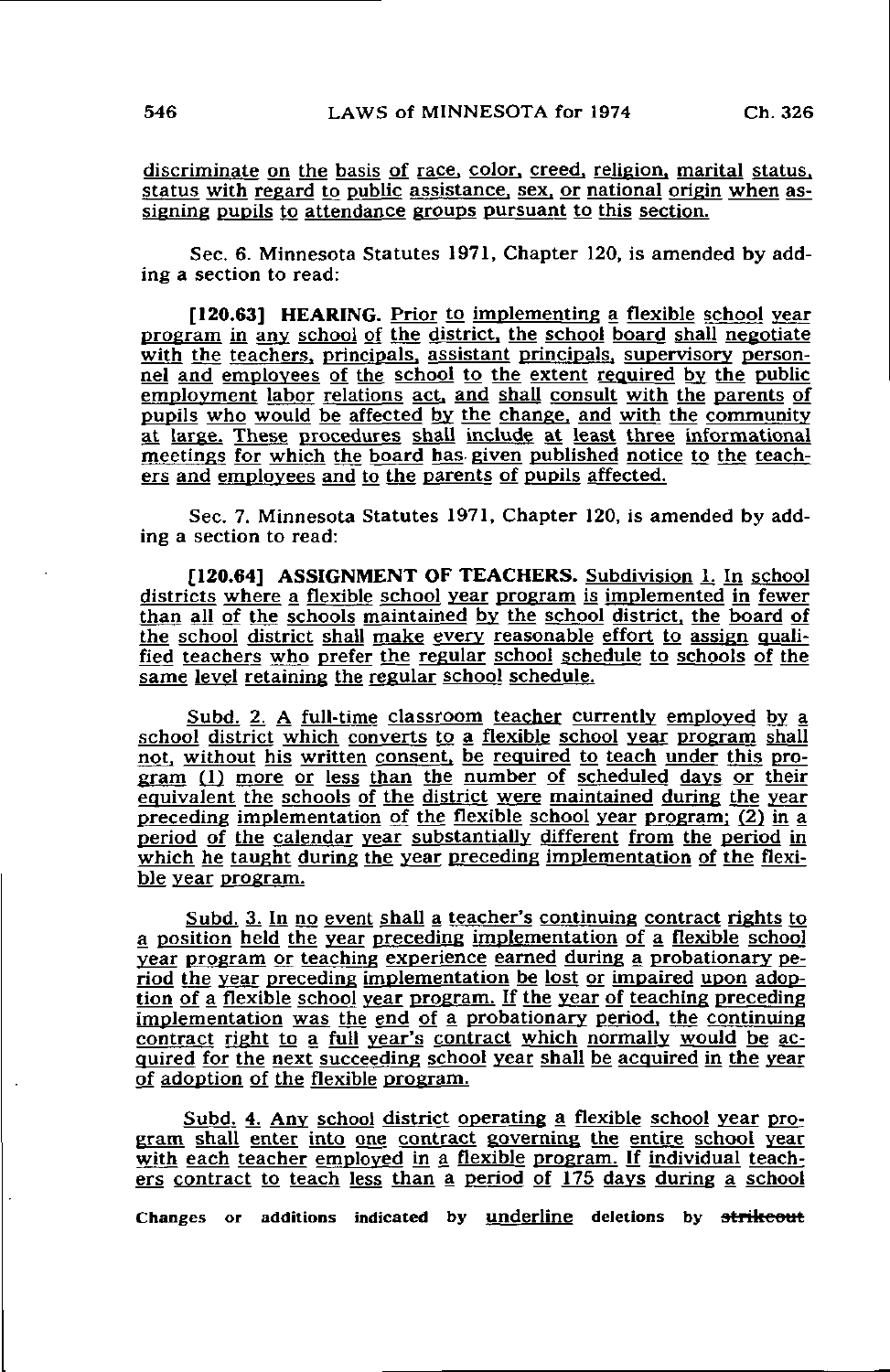year, each 175 days of employment accrued during any five year period after the adoption of a flexible year program shall be deemed consecutive and shall constitute a full year's employment for purposes of establishing and retaining continuing contract rights to a full school year position pursuant to section 125.12, subdivisions 3 and 4, and section 125.17. subdivisions 2 and 3. A teacher who has not been discharged or advised of a refusal to renew his contract by April 1 of the year in which he will complete the requisite number of days for securing a continuing contract shall have a continuing full school year contract with the district.

Subd. 5. Continuing contract rights established pursuant to this section shall not be impaired or lost by the termination of a flexible school year program.

Sec. 8. Minnesota Statutes 1971, Chapter 120, is amended by adding a section to read:

[120.65] ESTABLISHMENT AND APPROVAL. The state board of education shall:

(1) Establish standards and requirements for the qualification of school districts which may operate on a flexible school year basis;

(2) Establish standards and evaluation criteria for flexible school year programs:

(3) Prepare and distribute all necessary forms for application by any school district for state authorization for a flexible school year program:

(4) Review the proposed flexible school year program of any qualified school district as to conformity to standards and the evaluation of appropriateness of priorities, workability of procedure and overall value:

(5) Approve or disapprove proposed flexible school year programs.

Sec. 9. Minnesota Statutes 1971, Chapter 120, is amended by adding a section to read:

[120.66] POWERS AND DUTIES OF THE STATE BOARD. Subdivision 1. The state board of education shall:

(1) Promulgate rules and regulations necessary to the operation of this act:

(2) Cooperate with and provide supervision of flexible school year programs to determine compliance with the provisions of this act, the state board standards and qualifications, and the proposed program as Changes or additions indicated by underline deletions by strikeout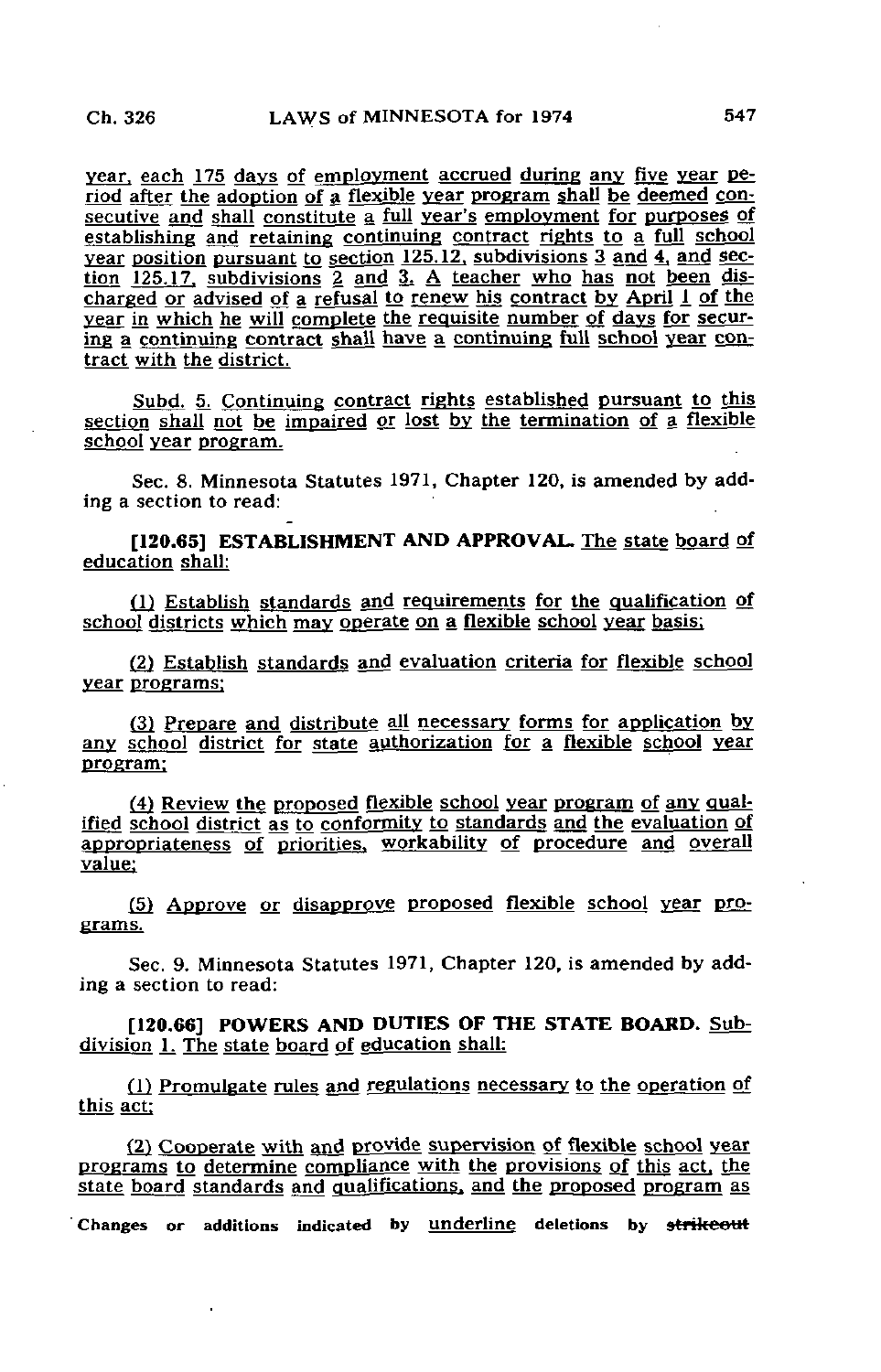## submitted and approved;

(3) Provide any necessary adjustments of (a) attendance and membership computations and fb) the dates and percentages of apportionment of state aids.

(4) Consistent with the definition of "average daily membership" in section 124.17, subdivision 2, furnish the board of a district implementing a flexible school year program with a formula for computing average daily membership. This formula shall be computed so that tax levies to be made by the district, state aids to be received by the district, and any and all other formulas based upon average daily membership are not affected solely as a result of adopting this plan of instruction.

Subd. 2. This act shall not be construed to authorize the state board to require the establishment of a flexible school year program in any district in which the school board has not voted to establish, maintain, and operate such a program.

Sec. 10. Minnesota Statutes 1971, Chapter 120, is amended by adding a section to read:

[120.67] TERMINATION OF PROGRAM. The school board of any district, with the approval of the state board of education, may terminate a flexible school year program in one or more of the schools or residential facilities for handicapped children within the district. This section shall not be construed to permit an exception to Minnesota Statutes. Section 120.10 or Minnesota Statutes. Section 124.19.

Sec. 11. Minnesota Statutes 1971, Section 124.11, is amended to read:

124.11 DATES OF AID PAYMENTS. Except as may be otherwise authorized by the commissioner to accommodate a flexible school year program, ten percent of the estimated foundation aids shall be paid to districts in each of the months from September through May based upon information available and the final distribution shall be made in the following August, except that in the school year 1971-1972 payments shaH commence m November or as soon thereafter as pooaiblc with the payment of 13 percent of the estimated foundation aids each month through May. Final distribution shall be made in the following August. If any school district is unable to borrow necessary funds for the operation of its facilities during any fiscal year, due to legal borrowing restrictions or the lack of reasonable credit facilities, the state auditor and state treasurer may, upon certification of such conditions by the commissioner of administration, advance such education aids as may be required to such district, with the condition that such aids be discounted by an amount equal to 6 percent or the current yield on U.S. treasury bills on the date of such payment to a maturity approximating the date on which aids are to be paid, whichever rate is higher,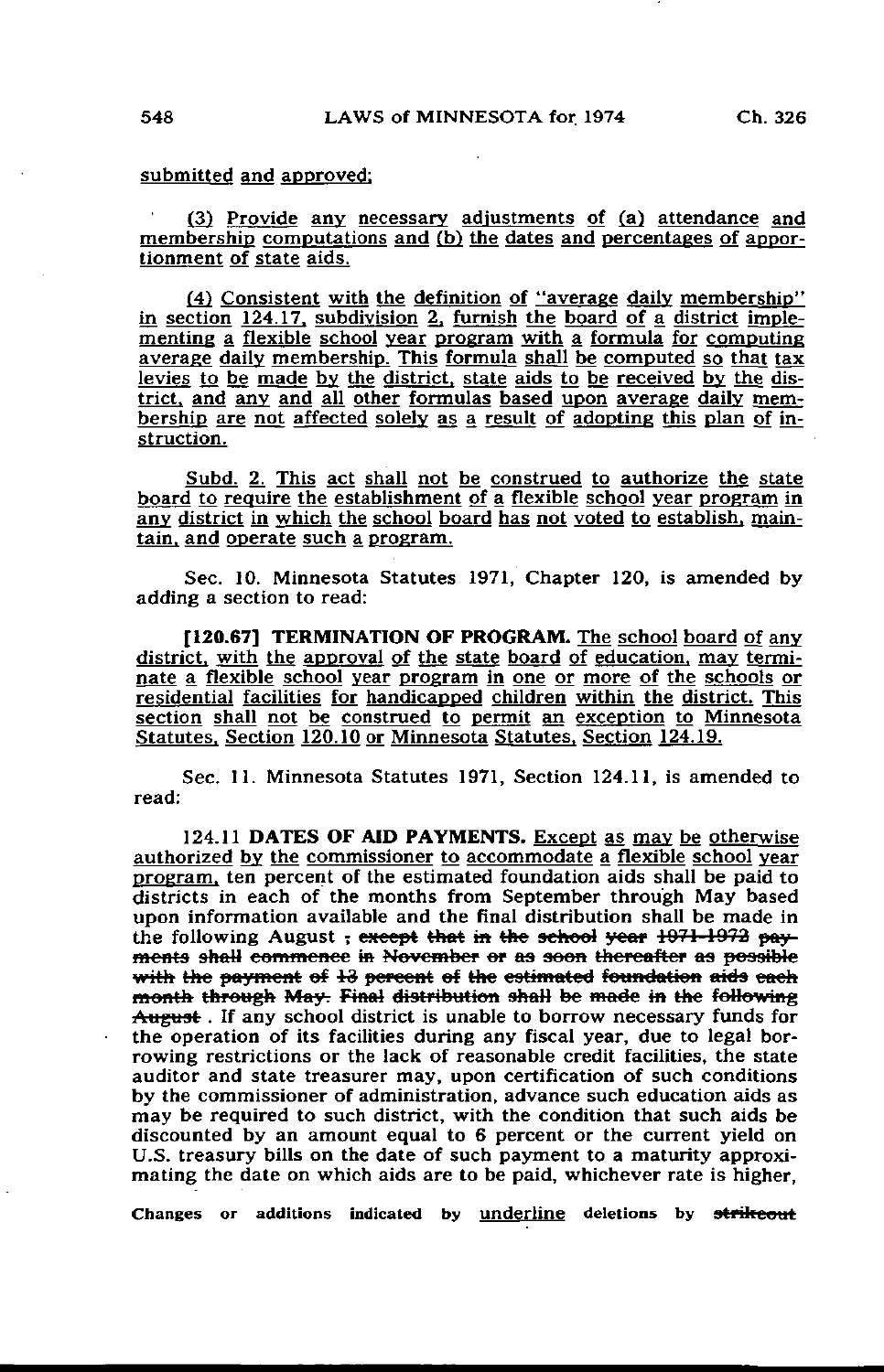pursuant to the terms of this section. The amount of such discount shall be determined by the state auditor, with the 6 percent discount or the "bid" price quoted on treasury bills of an appropriate maturity calculated after consultation with the staff of the state board of investment.

Estimated foundation aids shall be paid out on the basis of the prior year's pupil unit enrollment unless the October 1 enrollment is larger, in which case the October enrollment shall be used. Adjustment for final pupil unit figures shall be made in the August payment of aids.

Sec. 12. Minnesota Statutes 1971, Section 124.19, Subdivision 1, is amended to read:

124.19 REQUIREMENTS FOR AID GENERALLY. Subdivision 1. Every district which receives special state aid shall  $\leftrightarrow$  maintain school or provide instruction in other districts, in state college laboratory school or in the university laboratory school, at least nine months in a year-a minimum term as defined by the state board. The normal school year when school is in session shall be not less than 175 days effective the 1970-71 school year and thereafter or their equivalent. A district which holds school for that period and is otherwise qualified is entitled to special state aid as by law provided. If school is held a less period such special state aid shall be reduced in the proportion that school is held bears to 175 days effective the 1970-71 school year and thereafter, but districts maintaining less than the required minimum number of days of school in session do not lose special state aid if the circumstances causing such loss of school time below the required minimum number of days were beyond the control of the board and provided proper evidence has been submitted and a good faith attempt made to make up time lost on account of these circumstances ; provided further, that days devoted to teachers' institutes or other meetings authorized or called by the commissioner may not be included as part of the required minimum number of days of school in session  $\frac{1}{2}$ and  $(2)$  expend for teachers' salaries not less than 65 percent of the maintenance expenditures exclusive of transportation but when such expenditures exceed \$150 per pupil unit in average daily attendance, such annual teachers' salary expenditures need not exceed 65 percent of the \$150 per pupil unit in average daily attendance exclusive of transportation. When the expenditure for teachers' salaries in a district does not meet these requirements, the special state aid to that district shall be reduced in the proportion that such salaries are reduced below the requirement.

Sec. 13. Minnesota Statutes, 1973 Supplement, Section 124.20, is amended to read:

124.20 EDUCATION; STATE AID; SUMMER SCHOOL AND FLEXIBLE SCHOOL YEAR CLASSES. State aid for summer school classes which are not a part of the regular school term in hospitals, sa-